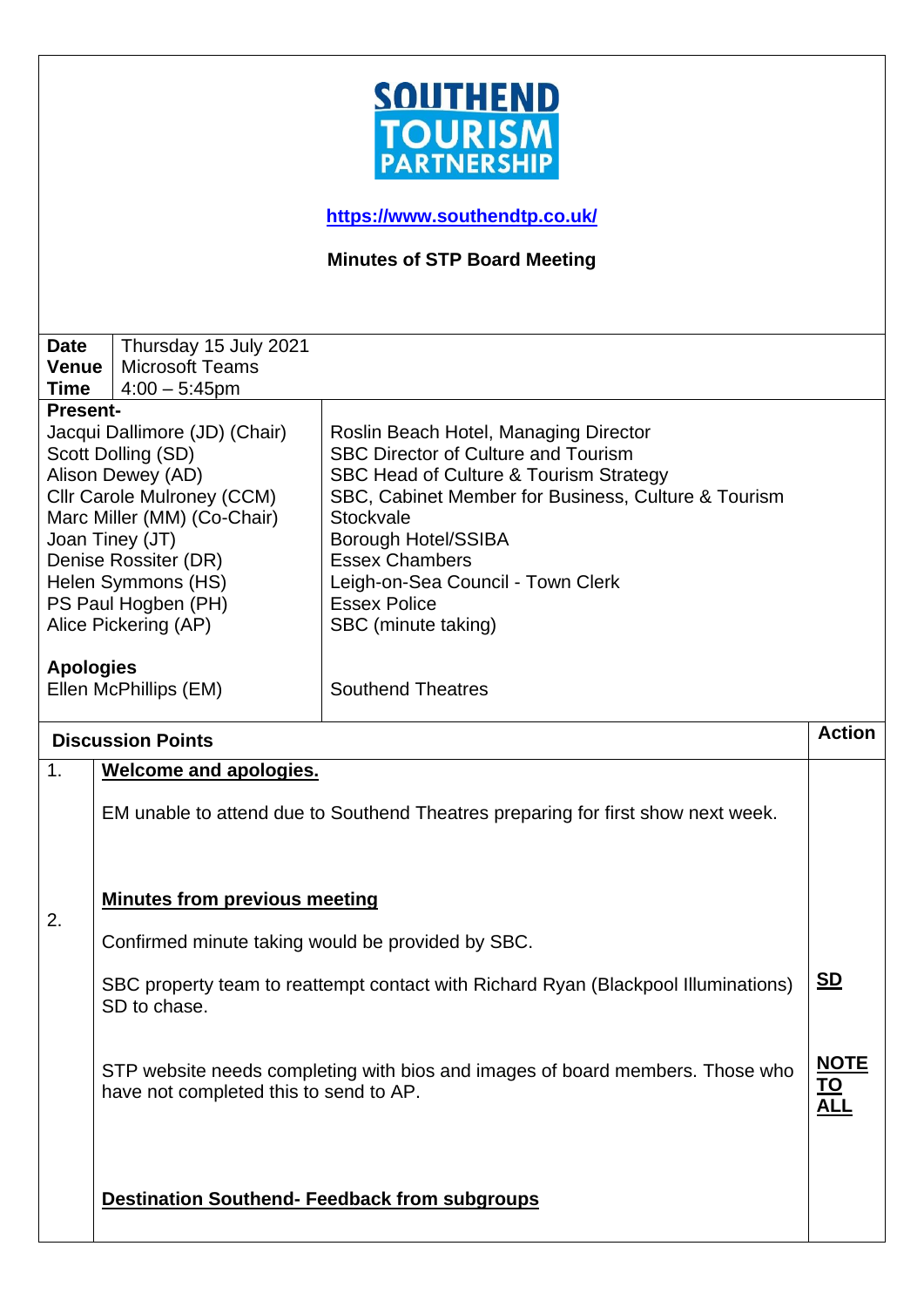| 3.             | <b>Enhancing and improving</b>                                                                                                                                                                                                                                                                                                                                                                                                                                                                                                                                                                                                                                                                                                                                                                                                                                                                                                                                                                           |                          |
|----------------|----------------------------------------------------------------------------------------------------------------------------------------------------------------------------------------------------------------------------------------------------------------------------------------------------------------------------------------------------------------------------------------------------------------------------------------------------------------------------------------------------------------------------------------------------------------------------------------------------------------------------------------------------------------------------------------------------------------------------------------------------------------------------------------------------------------------------------------------------------------------------------------------------------------------------------------------------------------------------------------------------------|--------------------------|
| 3a             | Last meeting took place on 11 May.<br>No update or change to the confusing signage for the Southend parking pass.<br>Visitors are still thinking they can only park for three hours. MM to chase council<br>officers from meeting for an update. AD & CCM to support.                                                                                                                                                                                                                                                                                                                                                                                                                                                                                                                                                                                                                                                                                                                                    | <u>ММ,</u><br>AD&C<br>CM |
|                | The extra portable toilets have been replaced by a new supplier. The seafront<br>fountains cleaned, and new motors have been installed in time for the summer<br>holidays.                                                                                                                                                                                                                                                                                                                                                                                                                                                                                                                                                                                                                                                                                                                                                                                                                               |                          |
|                | Extra bins and Veolia have improved the waste disposable along the seafront. A<br>noticeable difference. CCM to feedback positive comments.                                                                                                                                                                                                                                                                                                                                                                                                                                                                                                                                                                                                                                                                                                                                                                                                                                                              | <b>CCM</b>               |
| 3 <sub>b</sub> | <b>Marketing and Visitor Experience</b>                                                                                                                                                                                                                                                                                                                                                                                                                                                                                                                                                                                                                                                                                                                                                                                                                                                                                                                                                                  |                          |
|                | <b>Festival of Lights - Research into the event has shown that a budget of 35k would</b><br>be insufficient. To ensure the event is on par with similar light festivals that already<br>take place across the country a budget of at least 100k is required. This would cover<br>at least four main light structures or installations, plus and 24-hour security over a<br>long weekend. Originally planned to take place across the Borough, it has been<br>decided that due to the size of the installations and to help minimise costs, the entire<br>event, if it should take place, should be located within the town centre. Locations<br>could be extended in the future once the festival has been established on the towns<br>annual event calendar.<br>There are already a number of events planned through the Autumn up to December,<br>therefore it was agreed by the Board that this event should take place in the new<br>year - January/February time to help further extend the season. |                          |
|                | C2C campaign – The SBC cultural and tourism marketing team have been working<br>with C2C on a joint campaign to highlight activities at each of the town's seven<br>railway stations in order to encourage wider exploration of the borough. Due to<br>restrictions being extended, C2C have been unable to promote leisure travel which<br>has delayed the rollout of the campaign. The Governments lifting of all restrictions<br>on 19 <sup>th</sup> July will now allow the C2C and SBC to launch the campaign in the coming<br>weeks.                                                                                                                                                                                                                                                                                                                                                                                                                                                               |                          |
| 4.             | <b>Policing Update</b>                                                                                                                                                                                                                                                                                                                                                                                                                                                                                                                                                                                                                                                                                                                                                                                                                                                                                                                                                                                   |                          |
|                | Operation Union was created following anti-social behaviour across the Borough.<br>Additional resources are in place at the weekends to show a presence along the<br>waterfront areas. This will be increased to every day from the start of the summer<br>holidays until the 2 <sup>nd</sup> week of September.<br>Road Policing are supporting the op with extra funding to help police car cruises.<br>Weekly meetings are held to learn and improve from the previous week.<br>Board commented it was comforting to see the presence and visitors have also<br>noticed.<br>JT noted policing seems better on Fridays and Sundays. PH to investigate and<br>provide feedback.                                                                                                                                                                                                                                                                                                                         |                          |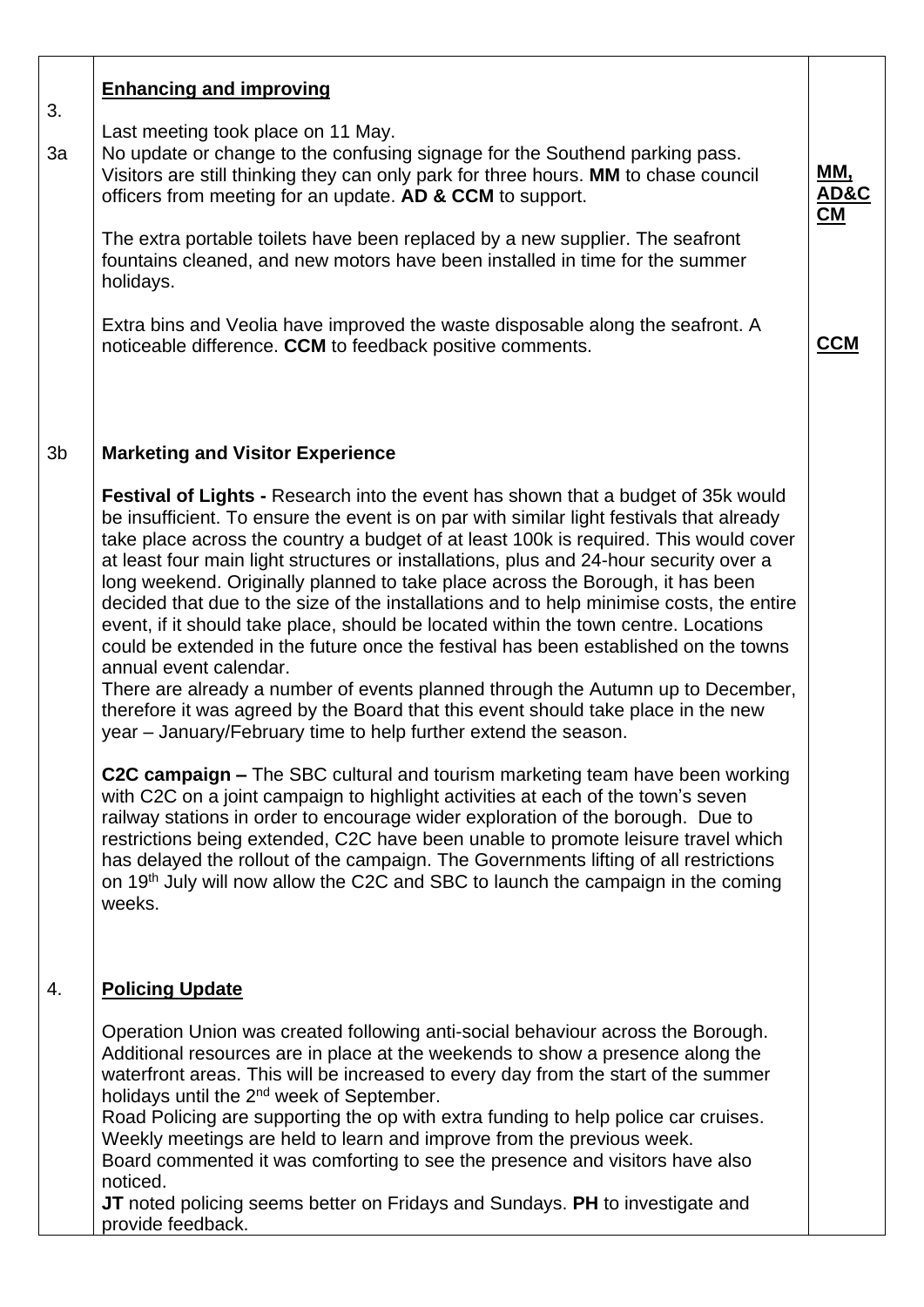| <b>PH</b> – Researching knife search poles for Southend, new mobile knife search<br>technology which can detect larger metal pieces and hidden knives.<br>The full-body scan system is portable and is a more advanced replacement for the<br>knife arches.                                                                                                                                                                                                                                           | <u>PH</u>    |
|-------------------------------------------------------------------------------------------------------------------------------------------------------------------------------------------------------------------------------------------------------------------------------------------------------------------------------------------------------------------------------------------------------------------------------------------------------------------------------------------------------|--------------|
| Essex Police recently worked with Trading Standards and an undercover 17-year-<br>old to do spot checks on local businesses regarding the sale of age restricted items.                                                                                                                                                                                                                                                                                                                               |              |
| Leigh Town Council has budget set aside for five specials to work within the council<br>area. They will work with Southend Police. Information around joining the Special<br>Constabulary to be sent out as STP newsletter and socials to encourage uptake. AD<br>to link with PH for appropriate copy.                                                                                                                                                                                               | <u>AD PH</u> |
| <b>MM</b> has created CCTV signage and placed around Adventure Island. Prepared to<br>arrange for local businesses to use the same signage to keep everything uniform.<br>Roslin hotel happy to display.                                                                                                                                                                                                                                                                                              | MМ           |
| <b>Recovery Roadmap</b>                                                                                                                                                                                                                                                                                                                                                                                                                                                                               |              |
| Welcome back fund – Total recovery fund approx. 230k. There is no official time<br>limit on spending the fund but should be used to aid recovery. The budget has been<br>allocated to ten projects, but these numbers will change as the projects move<br>forward so there may be some scope to help increase the Festival of Lights fund.<br>The projects will be divided into topics and spilt between the subgroups accordingly.<br>SD to circulate the papers.                                    |              |
| <b>Southend Arts Festival – AD</b> provided an overview of SAF which will take place<br>over two weeks during September. The festival will showcase the Borough's<br>amazing and diverse cultural offer. Many of the events will be free and take place in<br>hospitality venues, supporting Southend's visitor economy as well as helping to<br>extend the season.                                                                                                                                   |              |
| The festival will be Borough wide to ensure experiences are easily accessible for<br>residents and visitors across all localities.<br>The press release will be issued in the next week or so with a call to action for<br>businesses and events taking place during that period to sign up to the event under<br>one joined up 'Southend Arts Festival' brand.<br>The Board suggested looking at using different venues from the usual to help spread<br>the festivals appeal.                       |              |
| The Board also discussed a possible street art festival in future years that<br>incorporates the wider borough. Perspective locations and sites were discussed<br>with the possibility of bringing in external sponsorship to fund the event. AD to find<br>out how environmentally friendly spray cans are as this will be a question from<br>public.<br>AD to invite CCM to next event artistic lead meeting.<br>AD to organise press release and photocall with event participants plus CCM and JD | AD           |
| HMS Leigh - The first weekend in October will see Southend Pier transformed into<br>HMS Leigh – this heritage lottery funded weekend has been rescheduled from 2020.<br>The event should draw a lot of national media attention.                                                                                                                                                                                                                                                                      |              |

5.